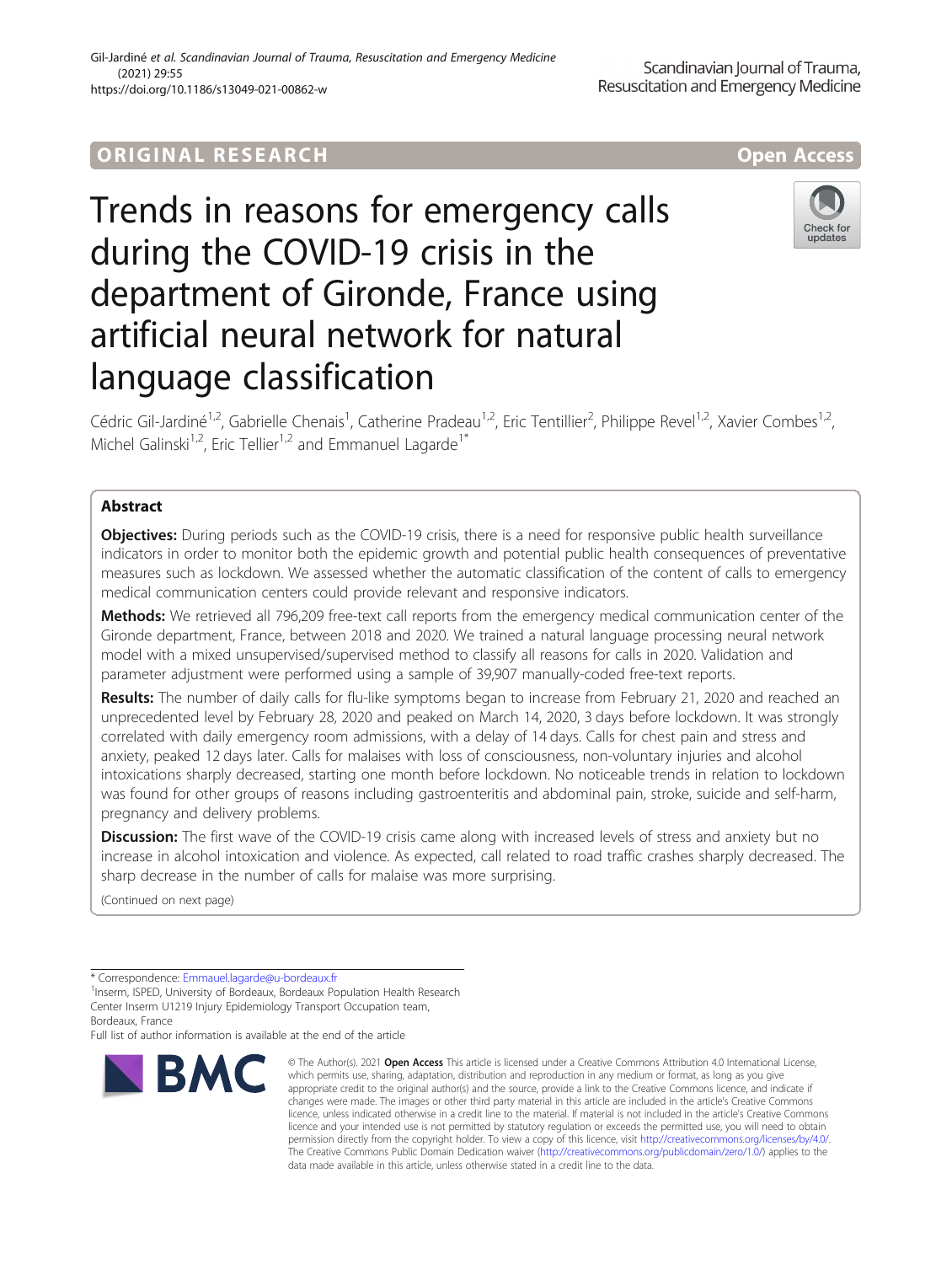# (Continued from previous page)

**Conclusion:** The content of calls to emergency medical communication centers is an efficient epidemiological surveillance data source that provides insights into the societal upheavals induced by a health crisis. The use of an automatic classification system using artificial intelligence makes it possible to free itself from the context that could influence a human coder, especially in a crisis situation. The COVID-19 crisis and/or lockdown induced deep modifications in the population health profile.

Keywords: Emergency medical communication centers, COVID-19, Lockdown, Public health

# Introduction

Coronavirus 2019 Disease (COVID-19) caused by Severe Acute Respiratory Syndrome Coronavirus 2 (SARS-CoV-2) was detected for the first time in December 2019 in China [\[1](#page-7-0)]. Since then, as of first November 2020, more than 40 million cases and more than 1,100,000 deaths have been reported worldwide [[2\]](#page-7-0).

Health-related surveillance data are indispensable for the adjustment of public health policies aimed at curbing the spread of the virus and protecting vulnerable populations, for adapting the means of caring for the most seriously ill, and for assessing the indirect consequences of the pandemic and of the measures implemented to control it: lockdown, movement restriction, social distancing and quarantine for some countries.

Many countries have relied on an extrapolation of classic infection-control and public-health measures to contain the COVID-19 pandemic, similar to those used for Severe Acute Respiratory Syndrome virus in 2003 and H1N1 influenza virus in 2009. These range from extreme quarantine measures in China to painstaking detailed contact tracing with hundreds of contact tracers (e.g., Singapore, Hong Kong, South Korea). However, these measures may not be effective in 2020 for tackling the scale of COVID-19 [\[3](#page-7-0)]. Monitoring, surveillance, detection and prevention of COVID-19 have launched a new challenge on a global scale and data sciences technologies have so far failed to address it with a few notable exceptions [\[4](#page-7-0)].

The monitoring of the number of people who test positives by Reverse Transcriptase-Polymerase Chain reaction (PCR) or with chest computerized tomography images with characteristic lung damage is the most reliable indicator of the number of people with the virus. It is, however, heavily dependent on the screening strategy, which varies greatly from one country to another. The number of people entering an Emergency Room (ER) with symptoms suggesting SARS-CoV-2 infection was implemented nationally in France on March 16, 2020, with specific coding of the main diagnosis in ER summary reports centralized by Santé Publique France in the OSCOUR® Emergency Department Surveillance Network [[5](#page-7-0)] set up in 2004. The French health authorities are also monitoring the number of COVID-19 patients hospitalized, admitted to intensive care units, and the number of deaths in hospital and in nursing homes (EHPAD).

All these tools, completed by a large set of ad-hoc surveys and specific surveillance systems have been mobilized to monitor the course of the epidemics and its consequences. For example, analysis of the registry of the Paris-Sudden Death Expertise Center observed a transient increase in cardiac arrest incidence during the COVID-19 crisis [\[6](#page-7-0)]. A similar observation was reported in Lombardy, Italy, a region heavily impacted by the COVID-19 pandemic [\[7\]](#page-7-0).

Reports of call content to emergency medical communication centers (EMCC) is a source of information that needs to be considered for health surveillance during such a pandemic. By dialing 15, French citizens can get medical advice and, if necessary, a medical mobile care unit can be sent to the scene. In addition, the health authorities had instructed the population to call 15 in the case of symptoms or concerns, and to avoid spontaneous uninvited visits to the ER [\[8](#page-7-0)].

We used an automatic classification tool based on an artificial neural network language model we recently adapted for free-text clinical notes [[9\]](#page-7-0) to identify the main reasons for calls to the Gironde EMCC, in order to monitor trends in the nature of these calls before, during and after the national lockdown established in France on March 17, 2020 and eased on May, 11, 2020.

# Method

#### Setting

The Gironde department (1.6 million inhabitants) is served by a medicalized EMCC known as SAMU 33 (Service d'Aide Médicale Urgente de la Gironde) which answers calls to the French toll-free number dedicated to medical emergencies (the "15"). A call is first received by a medical assistant, and then an emergency physician or a general practitioner (depending on the severity of the case) decides on the appropriate response, from medical advice to the dispatch of an ambulance or a mo-bile intensive care unit [[5\]](#page-7-0).

# Clinical reports

For all cases handled, a clinical report is created in the form of a computerized free-text note and updated by a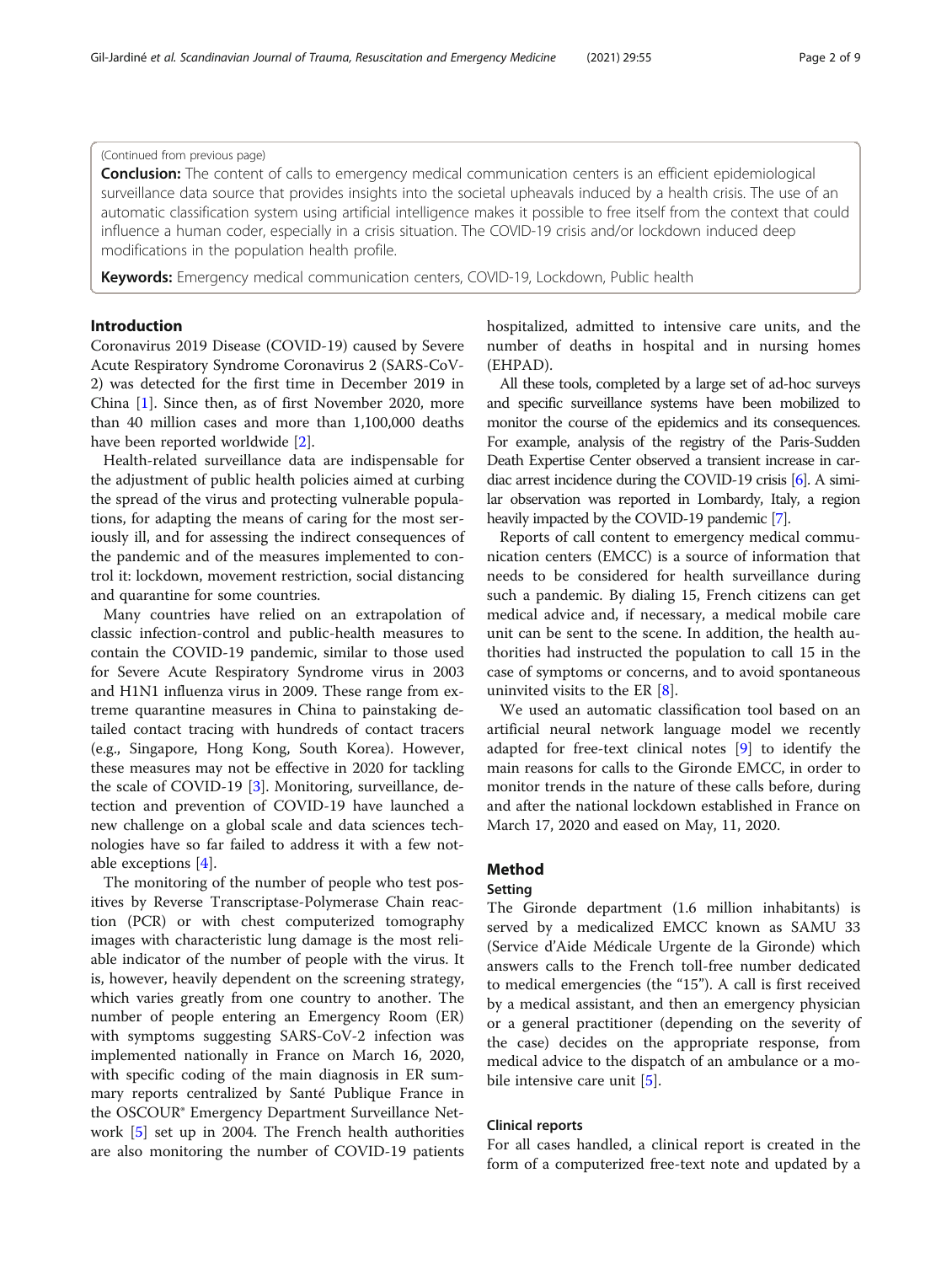medical assistant and a physician through the various telephone interactions with the patient, family, witnesses, and then with the paramedics if applicable. These clinical notes contain all the elements that make it possible to know the circumstances of the event at the origin of the call and the clinical observations made by the protagonists, whether they are witnesses, the patients themselves, or the medical personnel involved on site or responding to the call.

# Classification of clinical reports using the GPT-2 neural language model

Over the past 10 years, neural language models have progressively taken the largest share in the field of natural language, with applications like machine translation, document classification, text summarization and speech recognition.

New levels of performance have only recently been achieved with the use of models based on the concept of attention, which consists in learning dependencies between words in a sentence with-out regard to their distances. This mechanism has been implemented in a sequence to sequence neural network model, the Transformer architecture, proposed in 2017 [[10](#page-7-0)]. One of the latest examples is the Generative Pretrained Transformer 2 (GPT-2), published in February 2019 by OpenAI. GPT-2 is a large transformer-based language model trained on a dataset of 8 million web pages [[11\]](#page-7-0). Beyond the capability to generate coherent texts, Transformer models have the potential to perform other tasks such as question answering and document classification with a limited number of training examples. The training of the model is performed in two distinct phases [\[12](#page-7-0)]: the first pretraining unsupervised phase (i.e. not needing a human classification), consists in exploitation of a text corpus. In our application, this consisted in the 312,367 clinical reports of the year 2018. This leads to the ability of automatic text generation (see Additional file [1](#page-7-0)). The relevance of these synthetic sentences suggests that the networks learn contextual semantic representations. The second training phase, this time a supervised one (i.e. using examples classified by humans), creates a system able to perform the specific classification tasks.

The 117-million parameters version of the GPT-2 model was trained on a workstation with one Nvidia GeForce RTX Titan Graphic Processing Unit with 24GB of video random access memory. The computation time for the pre-training phase was 26 h per epoch (an epoch corresponds to the entire training set going through the entire network once). On average, 12 samples were processed per second in the training phase.

# Extraction of free-text digital calls reports from the EMCC of the Gironde department, France

We retrieved call reports from the digital medical record system of the EMCC of the Gironde department, France. Five EMCC datasets were extracted corresponding to the years 2016, 2017, 2018, 2019 and 2020. The three 2016, 2017, 2018 datasets consisted of 888,469 calls with a free-text clinical report and were used both for the unsupervised pre-training of the GPT-2 model and for the building of the training sample based, when available, on standardized diagnosis coded during the calls. The 2019 dataset corresponded to the 302,925 free-text clinical call reports of the year 2019. A random sample of this dataset was manually coded by a trained pool of emergency nurses for validation. The trained and validated models were applied to the 2020 dataset which corresponded to the COVID-19 period, with 255,556 handled calls with a free-text report from January 1, 2020 to September 30, 2020. This provided a classification of reasons for calls before (January 1–March 16), during (March 17–May 10) and after (May 11–September 30) COVID-19 lockdown.

#### Selected groups of reasons for calls

A first model was built by grouping calls according to the main reasons into 12 broad categories (chest pain, gastroenteritis and abdominal pain, flu-like symptoms and breathing difficulties, focal neurologic deficit and stroke, road traffic crash, violence, suicide and self-harm, injury other than violence, self-harm and road crash, pregnancy and delivery problems, malaise with loss of consciousness, stress and anxiety). Many symptoms or situations did not fall into these broad categories and were grouped into a thirteenth "other" category.

Another distinct model was built to count calls for which an acute alcohol intoxication was involved.

#### Classification procedure

Classification models were built and validated using a five-phase procedure:

- (i) A total of 888,469 records with call reports of 2016, 2017 and 2018 were used to pre-train the GPT-2 model in an unsupervised manner with 1 epoch.
- (ii) A dataset of training examples for supervised training was built extracting the 690,103 (out of 888,469) call reports from the same 2016, 2017, 2018 years with a diagnosis code manually coded in real time by the people handling calls (medical regulation assistants, emergency physicians and general practitioners); The pre-trained model was then fine-tuned using these training labelled examples to build the model used to classified main reasons for call in 12 categories and a distinct model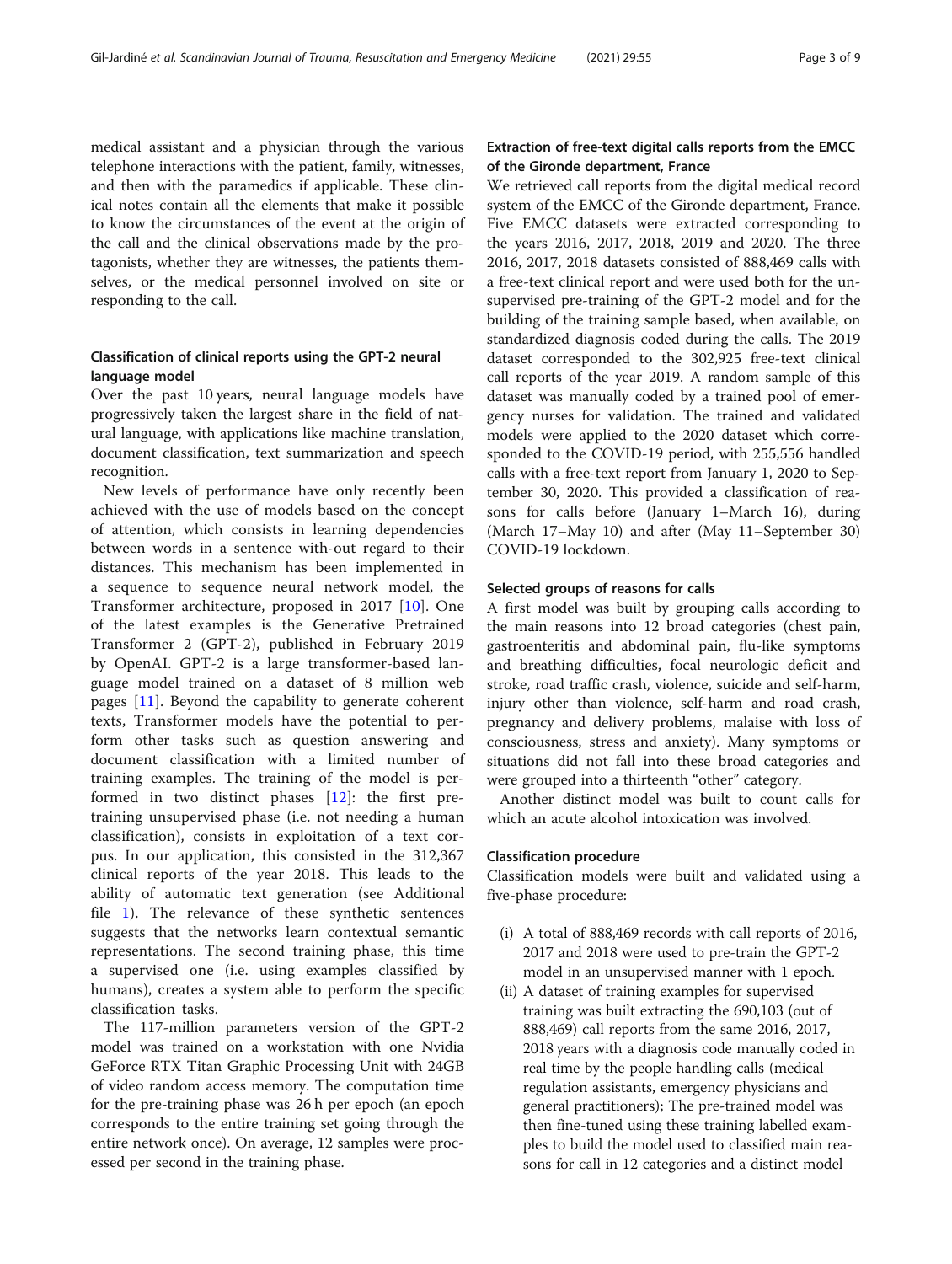to identify calls for which an acute alcohol intoxication was involved.

- (iii)These two models were validated using the manual coding of a 39,907 random sample from the 2019 dataset.
- (iv) All 254,633 call reports of 2020 (January to September) were classified using the two models built in the previous steps;

# Emergency room admissions with suspected COVID-19, SARS-CoV2–2 PCR tests result and general practitioner house call network (SOS Médecins)

We retrieved daily aggregated data of ER admission with suspected COVID-19, the daily number of SARS-Cov-2 PCR positive tests in the department of Gironde, and the daily number of calls to the general practitioner house call network (SOS Médecins) [[13](#page-7-0)] from the national public health agency "Santé Publique France". All data are available on the Geodes website [\(https://geodes.](https://geodes.santepubliquefrance.fr/) [santepubliquefrance.fr/\)](https://geodes.santepubliquefrance.fr/).

# Analysis

For all call reasons, a probability cutpoint was determined in order to optimize the accuracy of the number of calls estimated by the model. This was done by selecting the cutpoint for which precision and recall are equal in the validation sample (i.e. when the number of false positive predictions equals the number of false negative predictions). The confidence of the method was assessed using a bootstrap procedure with 10,000 1:1 random partitions of the validation sample. For each partition (and each reasons), the cutpoint is selected using the first half of this partition sample and is the one for which precision equals recall. The difference between the manually determined prevalence of the given reasons and the predicted prevalence (using the selected cutpoint) is then computed in the second half of the sample. Median bias and 95% confidence interval were derived from the distribution of these 10,000 bias measures. Estimated daily counts of calls to EMCC were plotted against time with a 7-days moving average window to smooth the one-week periodicity in calls, which were systematically 25% more frequent on Saturday and Sunday.

# Results

# Model training, parametrization and validation

The unsupervised training phase led to a model capable of generating artificial texts with the same structure as the learning texts, containing essentially the same clinical notions, but whose coherence is often inconsistent (see examples in the Additional file [1](#page-7-0)). The content of these synthetic reports however suggests that the model has learned contextual semantic representations.

The training sample included from 1829 (road traffic crash) to 412,218 (other reasons) samples per group (see Table [1](#page-4-0)). Performance statistics computed using the 39, 907 manually-coded samples are shown in Table [1.](#page-4-0) Area under the ROC curve ranged from 0.785 to 0.990.

The optimal cutpoints to minimize bias in prevalence estimates were chosen using the same manually-coded sample of 39,907 call reports. Bootstrap 95% confidence interval assessment showed that the method provided narrow confidence intervals (Table [1](#page-4-0)).

# Reasons for calls during the Covid-19 crisis

In 2020, the median daily number of calls to the EMCC with a report was 892 with a total number of 254,633 and a peak of 1926 on March 14. The distribution of the estimated number of calls per group of reasons and according to the lockdown period is shown in Table [2.](#page-4-0)

Three groups exhibited a peak at the onset of the lockdown period. Figure [1](#page-5-0) shows that calls for flu-like symptoms and breathing difficulties began to rise on February 21, 20 days before the rise in ER admission for COVID-19, and peaked on March 14 with 928 calls out of a total of 1926 calls that day. By the 16th day after February 21, the number of calls in this group had reached 403 calls per day, which is higher than all levels over the past 5 years. Starting from March, 1, 2020, the correlation between daily calls for flu-like symptoms and daily ER admissions with a delay of 14 days was 0.80 ( $p < 10^{-15}$ ; Pearson's test). Two other reasons, chest pain and stress and anxiety, were found to peak 12 days after March 14, with a curve of the same shape as the number of ER visits for COVID-19.

Figure [2](#page-5-0) shows that calls for alcohol intoxication, road traffic crash and malaise with loss of consciousness experienced a sharp decline around the onset of lockdown and that these trends started several days before the first day of lockdown. In a lesser extent, the latter curves were parallel with those for violence and injuries other than violence and road crash. Finally, no noticeable trends in relation to lockdown was found for other groups of reasons including gastroenteritis and abdominal pain, stroke, suicide and self-harm, pregnancy and delivery problems.

# **Discussion**

The number of calls to EMCC showed a significant spike centered on the March 14, the day before the closure of all non-essential public places in France, three days before lockdown. The main reasons were related to flu-like symptoms (cough and/or fever), followed 14 days later by a peak in ER admissions, in calls for chest pain and calls for stress and anxiety. Calls for road traffic crashes, malaises with loss of consciousness, non-voluntary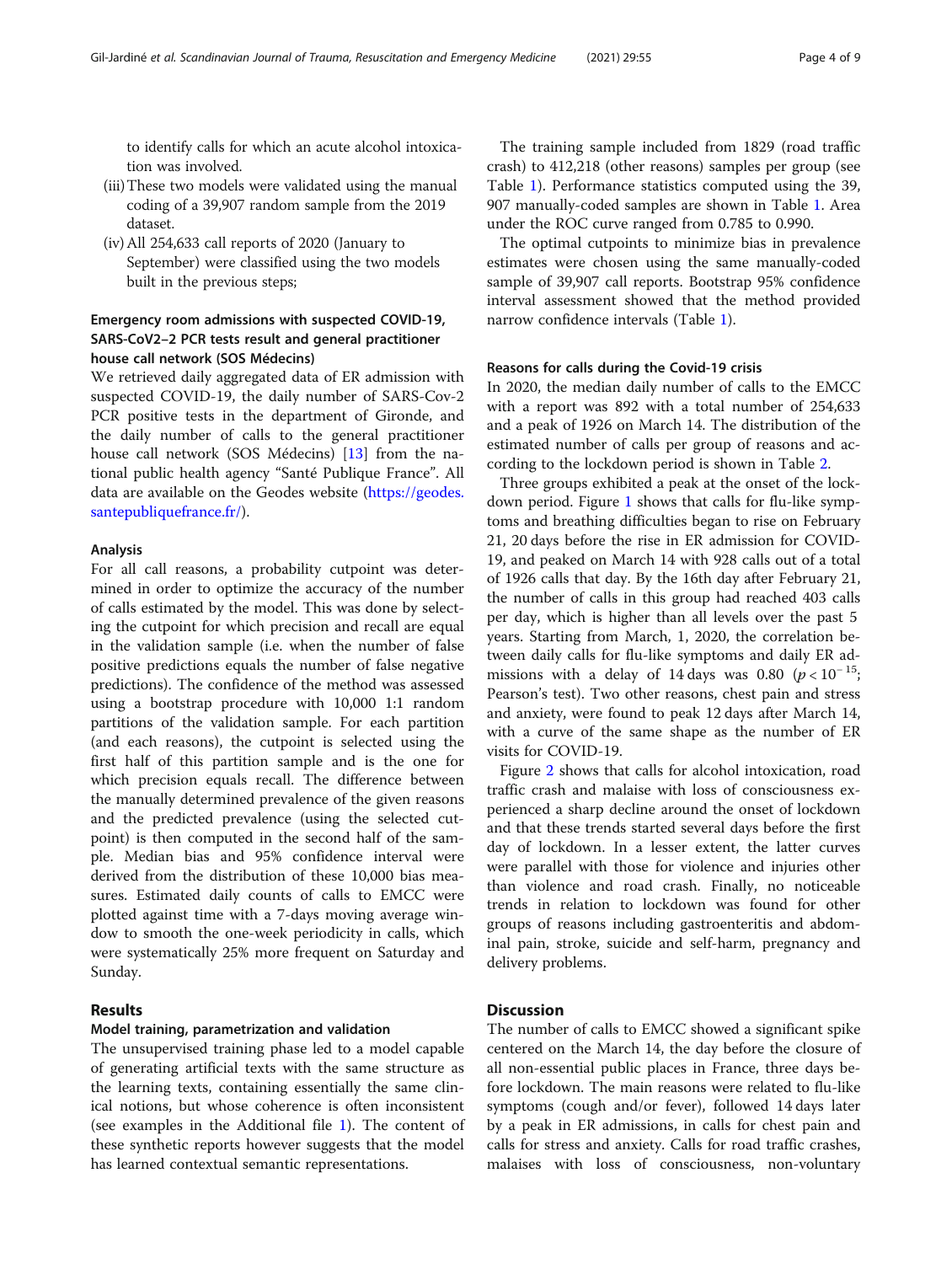<span id="page-4-0"></span>

|  | <b>Table 1</b> Training sample size (from 2016 to 8 datasets) and validation from manually coded samples from 2019 dataset |  |
|--|----------------------------------------------------------------------------------------------------------------------------|--|
|--|----------------------------------------------------------------------------------------------------------------------------|--|

| Reasons                                                 | <b>Training sample</b><br>size | Max<br>F <sub>1</sub> |       |             | AUC Accuracy Proportion in<br>2020 | 95% confidence interval using<br>bias estimated by bootstrap <sup>a</sup> |
|---------------------------------------------------------|--------------------------------|-----------------------|-------|-------------|------------------------------------|---------------------------------------------------------------------------|
| Main reasons for EMS calls                              |                                |                       |       |             |                                    |                                                                           |
| Chest pain                                              | 29,310                         | 0.800                 |       | 0.987 0.978 | 0.057                              | 0.0542-0.0598                                                             |
| Gastroenteritis and abdominal pain                      | 63,446                         | 0.710                 |       | 0.958 0.946 | 0.082                              | 0.0777-0.0863                                                             |
| Flu-like symptoms and breathing<br>difficulties         | 72,323                         | 0.683                 |       | 0.958 0.929 | 0.151                              | $0.1461 - 0.1559$                                                         |
| Focal neurologic deficit, stroke                        | 5951                           | 0.698                 |       | 0.978 0.991 | 0.0135                             | 0.0118-0.0152                                                             |
| Road traffic crash (RTC)                                | 1829                           | 0.799                 |       | 0.980 0.988 | 0.0233                             | 0.0214-0.0252                                                             |
| Violence                                                | 3158                           | 0.636                 |       | 0.984 0.991 | 0.011                              | 0.0092-0.0128                                                             |
| Suicide and self-harm                                   | 5904                           | 0.654                 | 0.969 | 0.988       | 0.015                              | 0.0131-0.0169                                                             |
| Injury other than violence, self-harm and<br><b>RTC</b> | 120,007                        | 0.694                 | 0.938 | 0.887       | 0.166                              | 0.1596-0.1724                                                             |
| Pregnancy and delivery problems                         | 6222                           | 0.804                 |       | 0.990 0.994 | 0.013                              | 0.0116-0.0144                                                             |
| Malaise with loss of consciousness                      | 41,468                         | 0.492                 | 0.935 | 0.958       | 0.035                              | 0.0313-0.0387                                                             |
| Stress and anxiety                                      | 12,198                         | 0.479                 | 0.877 | 0.956       | 0.046                              | $0.042 - 0.05$                                                            |
| Other reasons                                           | 412,218                        | 0.673                 | 0.785 | 0.746       | 0.385                              | 0.3754-0.3946                                                             |
| Alcohol intoxication                                    | 8934                           | 0.712                 |       | 0.982 0.979 | 0.033                              | 0.0303-0.0357                                                             |

 $a$  As estimated by bootstrapping ( $N = 10,000$ ) the validation sample

injuries and alcohol intoxication fell by 59, 38, 24 and 23% respectively during lockdown.

Probably the most interesting finding of our study is the delay we observed between the rise in calls for flulike symptoms (mainly cough and fever) and the rise in ER visits for suspected COVID-19. Thus, the curve began to rise 20 days before the increase in ER visits. By the 16th day after the start of this rise, the levels reached a level higher than any levels in the past 5 years. One could hypothesize that the peak of calls recorded around March 14 was due by the concern, if not anxiety, caused by the announcement on television of the closure of public places by the French President on that day. However, in a more affected part of the country, the Ile-de-France region, the peak was reached much earlier (10 days earlier)  $[13]$  $[13]$ , suggesting that most of the calls we recorded were more motivated by symptoms than by concerns raised by communication by the authorities.

Table 2 Reasons for calls to EMS in 2020 as determined by the GPT-2 model. Calls per day and per motive

| <b>Motives</b>                                | Before lockdown<br>(calls per day) | During lockdown<br>(calls per day)) | After lockdown<br>(calls per day) |
|-----------------------------------------------|------------------------------------|-------------------------------------|-----------------------------------|
| Total                                         | $N = 79,672$                       | $N = 49,743$                        | $N = 125,218$                     |
| Main reasons for EMS calls                    |                                    |                                     |                                   |
| Chest pain                                    | 5.1                                | 7.2                                 | 5.5                               |
| Gastroenteritis and abdominal pain            | 8.9                                | 7.3                                 | 8.2                               |
| Flu-like symptoms and breathing difficulties  | 20.7                               | 22.7                                | 8.7                               |
| Focal neurologic deficit, stroke              | 1.3                                | 1.3                                 | 1.4                               |
| Road traffic crash (RTC)                      | 2.2                                | 0.9                                 | 3.0                               |
| Violence                                      | 0.10                               | 0.08                                | 0.13                              |
| Suicide and self-harm                         | 1.3                                | 1.4                                 | 1.6                               |
| Injury other than violence, self-harm and RTC | 15.0                               | 11.4                                | 19.7                              |
| Pregnancy and delivery problems               | 1.2                                | 1.3                                 | 1.4                               |
| Malaise with loss of consciousness            | 3.4                                | 2.1                                 | 4.0                               |
| Stress and anxiety                            | 3.8                                | 5.5                                 | 4.8                               |
| Other reasons                                 | 35.4                               | 36.6                                | 41.3                              |
| Alcohol intoxication                          | 3.0                                | 2.3                                 | 3.9                               |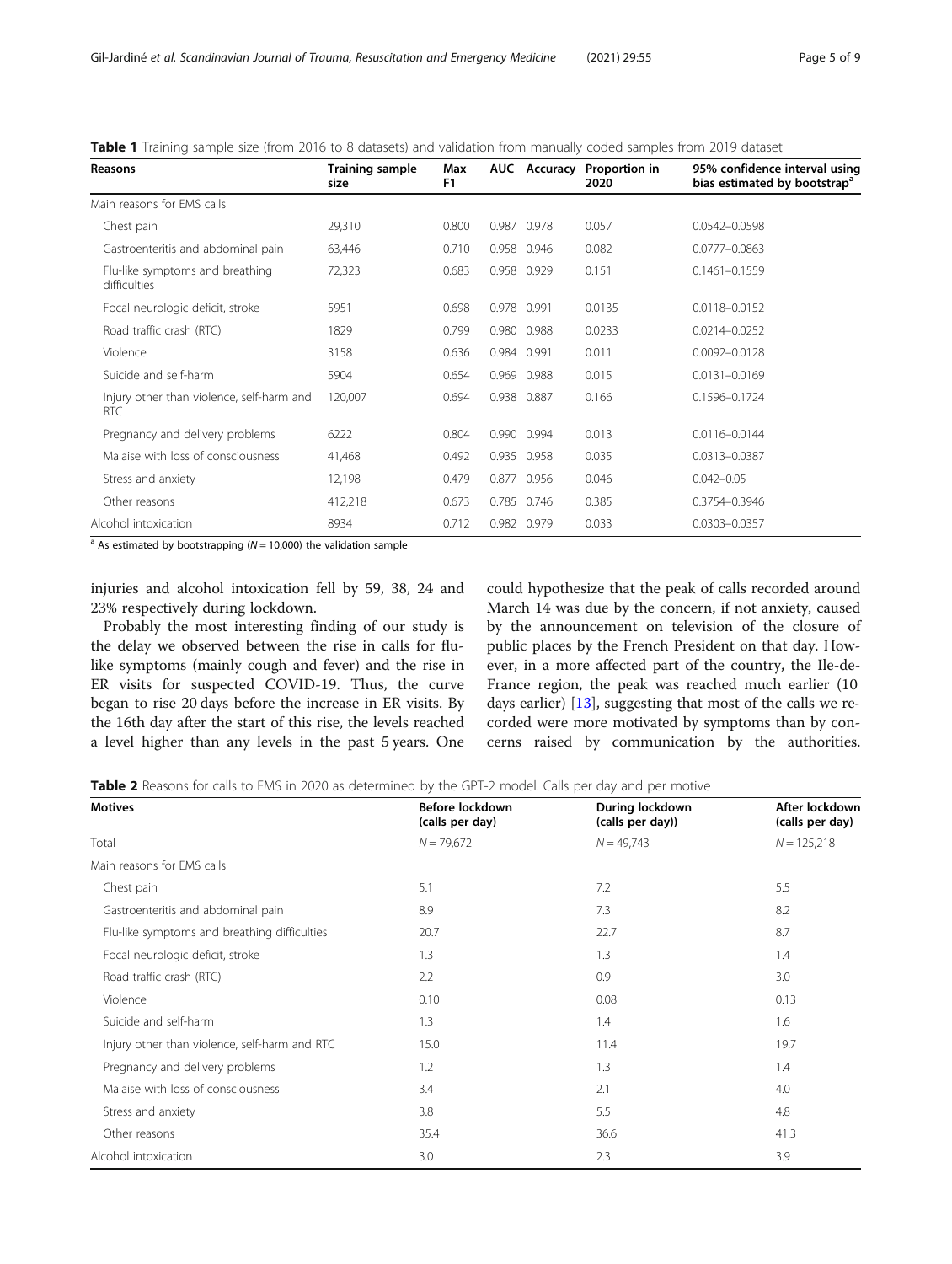<span id="page-5-0"></span>

Further, a spike in calls for stress and anxiety was measure 14 days later. EMCC call content is therefore probably the most predictive early indicator of the start of the epidemic, as recently shown by Riou and colleagues who found in the Ile-de-France region a strong correlation between calls regarding suspected COVID-19 and the number of patients in intensive care, with a delay of 23 days [\[14](#page-7-0)]. This is why this is considered for the monitoring of a potential relapses in the epidemic [[15](#page-7-0)]. Finally, while the number of calls for flu-like symptoms

proved to be an early and relevant signal, its intensity was probably increased by the request of the authorities not to go directly to the ER and to contact instead the EMCC.

An important difference between the work of Riou and colleagues and this study is that our process was clearly agnostic to the COVID-19 epidemic or to lockdown, as the automatic classification used models trained using reports from previous years. This results in a procedure that remains independent of the COVID-19

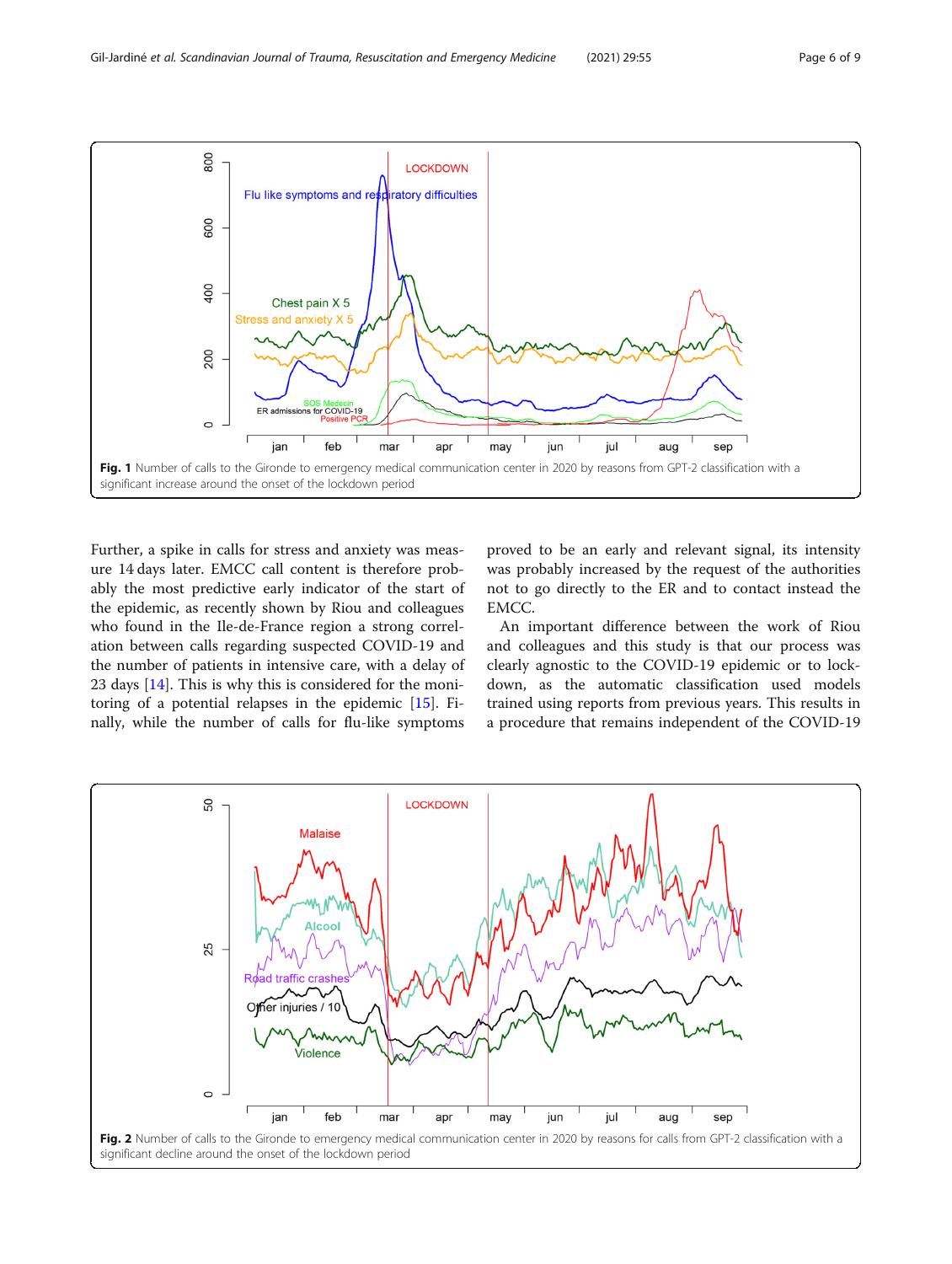epidemic and lockdown, which would have influenced human codification. The signal thus obtained depends less on the context and is more likely to be an indicator of the actual public health situation. More generally, the added value of using an automatic classification procedure based on a natural language processing model is that it frees us from the context in which the reported events are coded. For this reason, we did not use the coded diagnoses at the time of the call to observe trends. In addition, these diagnoses were absent from one-third of the reports.

In the context of the COVID-19 epidemic, several research teams have used a similar approach, attempting to investigate the internet or social media to build early indicators of the epidemic [[16,](#page-7-0) [17](#page-7-0)]. However, no such signal could be found from a Google keyword search [[18\]](#page-7-0), as the peak for cough, fever, coronavirus or COVID-19 was not reached until the week of 15–21 March.

Contrary to what was observed in Paris [\[19\]](#page-7-0), no increase in calls related to cardiac arrest was observed in our study. This observation supports the hypothesis that the transient twofold increase in out-of-hospital cardiac arrests observed in Paris and its suburbs could be due to COVID-19 infections and to pandemic-related health system issues in heavily impacted regions. This was clearly not the case in the Gironde department where EMCC and intensive care units have never been overwhelmed.

A very significant decrease in calls for malaise with loss of consciousness, and to a lesser extent for strokes, was observed, starting one week before lockdown. This paralleled the sudden drop in ER visits that was observed in many countries that issued a statewide stay-at-home order [[20\]](#page-8-0), raising concerns that patients who needed medical care were not presenting to the hospitals and, for example, that stroke patients arrived too late to receive tissue plasminogen activator. The actual overall public health impact of this phenomenon will have to be carefully assessed when we have enough hindsight to appreciate its medium-term health consequences.

The decrease in calls associated with interpersonal violence and alcohol intoxication is less surprising as it is probably due to the reduction in social interactions. Interestingly, the figures returned to normal levels by the end of the lockdown period. Early on, concerns were raised about the risk of domestic violence as a result of lockdown [\[21](#page-8-0)]. This was not confirmed here by calls to EMCC. Although, unfortunately, not all domestic violence is reported to EMCC, this is an interesting result because most statistics used during lockdown to estimate the incidence of intimate partner violence were derived from Police reports and not all violent events reported to EMCC are reported to the police.

In order to produce results in a time frame compatible with the health emergency related to the recent lifting of lockdown measures, we used the samples from 2016 to 2018 for which a diagnosis was coded during the call by the medical assistant in charge of handling it. The ideal procedure would have been to perform a manual coding of this training sample, which was done for a sample of 39,907 reports from 2019, but retained in this work as a validation sample. Our previous work has shown that it takes about a thousand different examples to maximize the performance of the model [[9\]](#page-7-0). This would have meant manually coding more than 100,000 notes, a task that was out of reach in a short period of time. The performances of the GPT-2 model measured with the manually coded validation samples were, however, very high and allowed us to derive a reason for call for all reports including the 22% of them with a missing value for the diagnosis.

Some limitations need to be acknowledged. First, although we have shown that an AI-based natural language model shows high performance in classifying freetext clinical reports, a small proportion of reports remains misclassified. Because our exercise here was to provide prevalence estimates, we adjusted the decision cutpoints so that precision equals recall. The bootstrap analysis showed that this was a very reliable strategy. Second, not all calls are handled by the EMCC, a proportion of them remains unanswered and this proportion increases during peak periods. It is therefore likely that around March 14 the number of attempted calls was higher than those handled. Finally, the study was done in Gironde, a department with a reportedly low rate of SARS-Cov-2 infection if compared to the Ile de France and the north-east regions of France. However, lockdown and fear of the epidemic affected all French people and the Gironde EMCC are the third largest in terms of the number of calls received in France, which has made it possible to build up a sufficiently large database.

# Conclusion

Major changes in the pattern of calls to EMCC were observed during the COVID-19 crisis in Gironde, starting for most of them a few days before the implementation of the lockdown and then gradually returning to precrisis levels around the date the containment was lifted. The observation of calls for flu-like symptoms anticipates an increase in ER admissions by about 14 days. The results of this study illustrate the extent to which automated classification of the reasons for calling EMCC is a powerful epidemiological surveillance tool, provides insights into the societal upheavals induced by a health crisis and would be instrumental to better anticipate the needs of the health care system.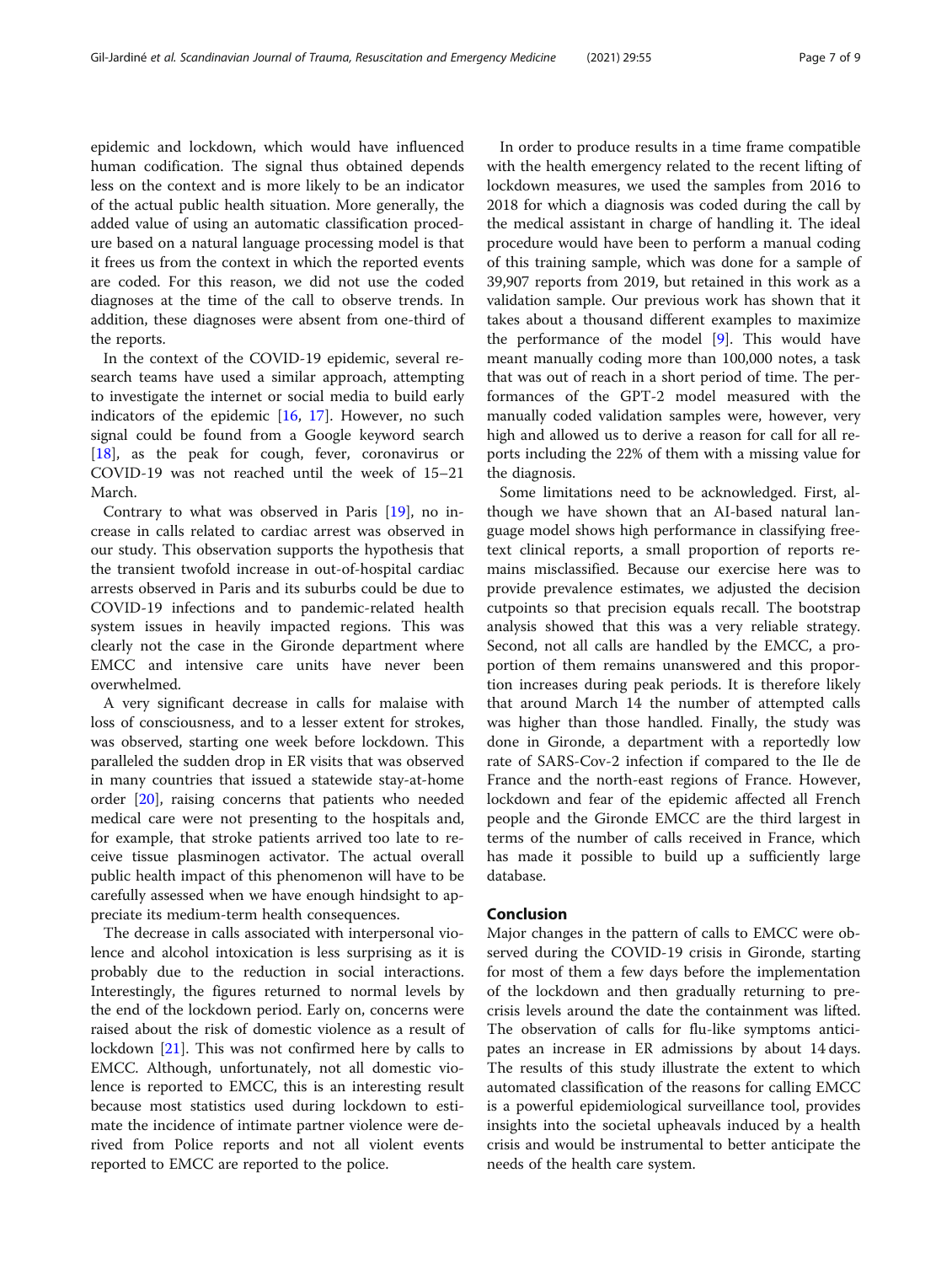#### <span id="page-7-0"></span>Abbreviations

COVID-19: Coronavirus disease 2019; EHPAD: Etablissement d'hébergement pour personnes âgées dépendantes; EMCC: Emergency medical communication centers; ER: Emergency room; GPT-2 : Generative pretrained transformer 2; INSERM: Institut national de la santé et de la recherche médicale; ISPED: Institut de santé publique et de développement; PCR: Reverse transcriptase-polymerase chain reaction; ROC: Receiver operating characteristic curve; SAMU: Service d'aide médicale urgente; SARS-CoV-2: Severe acute respiratory syndrome coronavirus 2

# Supplementary Information

The online version contains supplementary material available at [https://doi.](https://doi.org/10.1186/s13049-021-00862-w) [org/10.1186/s13049-021-00862-w](https://doi.org/10.1186/s13049-021-00862-w).

Additional file 1: Example of real and synthetic EMS clinical reports.

#### Acknowledgements

We thank the university hospital of Bordeaux for providing the logistical support that allowed us to access and analyse the data needed for the manuscript in such a short period. We are also grateful to Julien Anjoubault, Clarisse Marguinaud, Virginie Cocuelle, Delphine Vauthier, Alexandra Barbe, François Garreau, Quentin Bana, Claire Riou, Pauline Soubelet and Elisabeth Verbitskaya for their expertise, which allowed proper manual coding for validation and to Benjamin Contrand, Loïck Bourdois and Marie-Odile Coste for data management and administrative assistance. We also thank Sylviane Lafont for her help in the beginning of the project. BPH IETO Team activities are supported by the Institut National de la Santé et de la Recherche Médicale (INSERM), University of Bordeaux, Ministère de l'Intérieur (Délégation à la Sécurité Routière).

#### Confidentiality, ethics and data protection

No personal data were necessary for this work. All reports were automatically de-identified using a grep-based text-search procedure that was applicable because of the standardized format of personal information inserted in the reports. This work conforms in terms of the protection of personal health data and the protection of privacy to the application framework provided by Article 65–2 of the amended French Data Protection Act and the General Regulation on the protection of personal data. It was approved by the Bordeaux Teaching Hospital committee for ethics and data protection.

#### Authors' contributions

CGJ and PC collected the data. GC and EL were involved in NLP models design. CGJ and EL analyzed the data and all authors were involved in results interpretation. EL and CGJ were a major contributor in writing the manuscript. All authors read and approved the final manuscript.

#### Funding

The study was founded by the French Agence Nationale de la Recherche (ANR-20-COV1–0004-01).

## Availability of data and materials

A subset of the dataset analysed during the current study can be made available from the corresponding author on reasonable request.

#### **Declarations**

#### Consent for publication

Not applicable.

#### Competing interests

The authors declare that they have no competing interests.

#### Author details

<sup>1</sup> Inserm, ISPED, University of Bordeaux, Bordeaux Population Health Research Center Inserm U1219 Injury Epidemiology Transport Occupation team, Bordeaux, France. <sup>2</sup>University Hospital of Bordeaux, Pole of Emergency Medicine, Bordeaux, France.

Received: 9 November 2020 Accepted: 4 March 2021 Published online: 31 March 2021

#### References

- 1. Zhu N, et al. A novel coronavirus from patients with pneumonia in China, 2019. N Engl J Med. 2020;382:727–33. [https://doi.org/10.1056/NEJMoa2001](https://doi.org/10.1056/NEJMoa2001017) [017.](https://doi.org/10.1056/NEJMoa2001017)
- 2. WHO. Coronavirus (COVID-19) events as they happen. [https://www.who.int/](https://www.who.int/emergencies/diseases/novel-coronavirus-2019) [emergencies/diseases/novel-coronavirus-2019](https://www.who.int/emergencies/diseases/novel-coronavirus-2019). (Accessed Nov 1, 2020)  $(2020)$
- 3. Ting DSW, et al. Digital technology and COVID-19. Nat Med. 2020;26:459–61. <https://doi.org/10.1038/s41591-020-0824-5>.
- 4. Park S, Choi GJ, Ko H. Information Technology–Based Tracing Strategy in Response to COVID-19 in South Korea—Privacy Controversies. JAMA. 2020; 323(21):2129–30. [https://doi.org/10.1001/jama.2020.6602.](https://doi.org/10.1001/jama.2020.6602)
- 5. Josseran L, et al. Assessment of a syndromic surveillance system based on morbidity data: results from the Oscour network during a heat wave. PLoS One. 2010;5(8):e11984. <https://doi.org/10.1371/journal.pone.0011984> Published 2010 Aug 9.
- 6. Marijon E, et al. Out-of-hospital cardiac arrest during the COVID-19 pandemic in Paris, France: a population-based, observational study [published online ahead of print, 2020 may 27]. Lancet Public Health. 2020; S2468-2667(20):30117–1. [https://doi.org/10.1016/S2468-2667\(20\)30117-1](https://doi.org/10.1016/S2468-2667(20)30117-1).
- 7. Baldi E, et al. Out-of-hospital cardiac arrest during the Covid-19 outbreak in Italy. N Engl J Med; published online April 29. 2020. [https://doi.org/10.1056/](https://doi.org/10.1056/NEJMc2010418) [NEJMc2010418](https://doi.org/10.1056/NEJMc2010418).
- 8. Adnet F, Lapostolle F. International EMS systems: France. Resuscitation. 2004; 63(1):7–9. <https://doi.org/10.1016/j.resuscitation.2004.04.001>.
- Xu B, et al. Pre-Training a Neural Language Model Improves the Sample Efficiency of an Emergency Room Classification Model. In: FLAIRS-32 - Thirty-Third International Flairs Conference, May 2020, North Miami Beach, United States; 2020.
- 10. Vaswani A, et al. Attention is all you need. In: Guyon I, Luxburg UV, Bengio S, Wallach H, Fergus R, Vishwanathan S, Garnett R, editors. Advances in neural information processing systems 30, pages 5998–6008. NY, United States: Curran Associates, Inc.; 2017.
- 11. Radford A, et al. Language models are unsupervised multitask learners. OpenAI Blog. 2019;1(8). [https://d4mucfpksywv.cloudfront.net/better-langua](https://d4mucfpksywv.cloudfront.net/better-language-models/language-models.pdf) [ge-models/language-models.pdf.](https://d4mucfpksywv.cloudfront.net/better-language-models/language-models.pdf) Accessed 26 Mar 2021.
- 12. Radford A, Narasimhan K, Salimans T, Sutskever I. Improving language understanding by generative pre-training. Open AI. 2018. [https://s3](https://s3-us-west-2.amazonaws.com/openai-assets/researchcovers/languageunsupervised/language%20understanding%20paper.pdf) [us-west-2.amazonaws.com/openai-assets/researchcovers/langua](https://s3-us-west-2.amazonaws.com/openai-assets/researchcovers/languageunsupervised/language%20understanding%20paper.pdf) [geunsupervised/language understanding paper.pdf.](https://s3-us-west-2.amazonaws.com/openai-assets/researchcovers/languageunsupervised/language%20understanding%20paper.pdf) Accessed 26 Mar 2021.
- 13. Meurice L, Chapon T, Chemin F, Gourinchas L, Sauvagnac S, Uijttewaal S, et al. General practitioner house call network (SOS Médecins): an essential tool for Syndromic surveillance - Bordeaux, France. Prehosp Disaster Med. 2020;35(3):326–30.
- 14. The COVID-19 APHP-Universities-INRIA-INSERM Group, Riou B. Emergency calls are early indicators of ICU bed requirement during the COVID-19 epidemic. medRxiv 2020.06.02.20117499. 2020. [https://doi.org/10.1101/2020.](https://doi.org/10.1101/2020.06.02.20117499) [06.02.20117499](https://doi.org/10.1101/2020.06.02.20117499).
- 15. Salje H, Tran Kiem C, Lefrancq N, Courtejoie N, Bosetti P, Paireau J, Andronico A, Hozé N, Richet J, Dubost CL, Le Strat Y, Lessler J, Levy-Bruhl D, Fontanet A, Opatowski L, Boelle PY, Cauchemez S. Estimating the burden of SARS-CoV-2 in France. Science. 2020;369(6500):208-11. [https://doi.org/10.112](https://doi.org/10.1126/science.abc3517) [6/science.abc3517.](https://doi.org/10.1126/science.abc3517)
- 16. Li C, Chen LJ, Chen X, Zhang M, Pang CP, Chen H. Retrospective analysis of the possibility of predicting the COVID-19 outbreak from Internet searches and social media data, China, 2020. Euro Surveill. 2020;25(10):2000199. <https://doi.org/10.2807/1560-7917>.
- 17. Ayyoubzadeh SM, Ayyoubzadeh SM, Zahedi H, Ahmadi M, Niakan Kalhori RS. Predicting COVID-19 incidence through analysis of Google trends data in Iran: Data mining and deep learning pilot study. JMIR Public Health Surveill. 2020;6:e18828. [https://doi.org/10.2196/18828.](https://doi.org/10.2196/18828)
- 18. [Google Trends 2020]. [https://trends.google.fr/trends/?geo=FR.](https://trends.google.fr/trends/?geo=FR) (Accessed june 3, 2020) (2020).
- 19. Lapostolle F, Agostinucci JM, Alhéritière A, Petrovic T, Adnet F. Collateral consequences of COVID-19 epidemic in greater Paris. Resuscitation. 2020; 151:6–7. [https://doi.org/10.1016/j.resuscitation.2020.04.010.](https://doi.org/10.1016/j.resuscitation.2020.04.010)